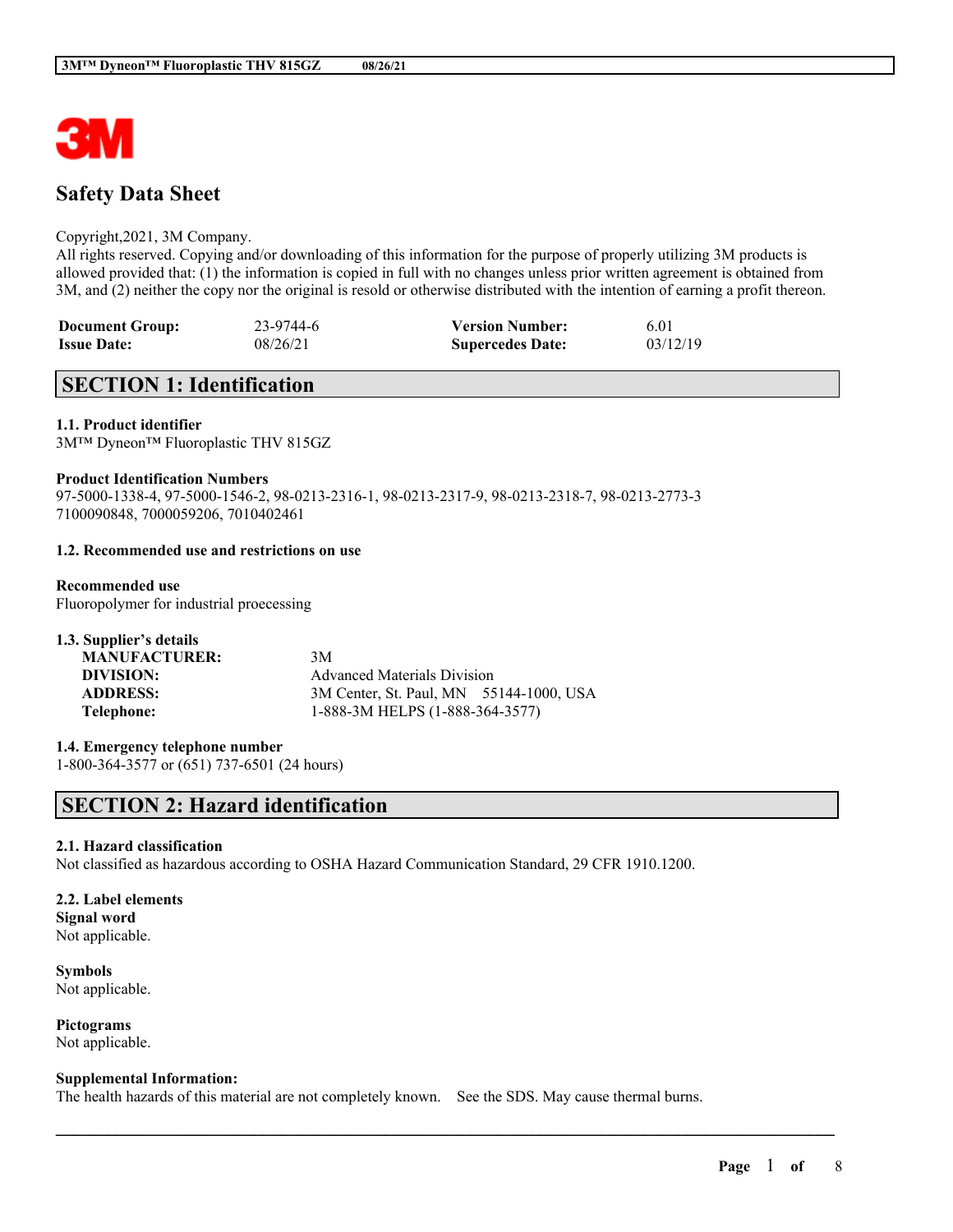100% of the mixture consists of ingredients of unknown acute oral toxicity.

# **SECTION 3: Composition/information on ingredients**

| Ingredient    | $-$<br>NO.<br>$\mathbf{C}$ . $\mathbf{D}$ . | $W_1$<br>$\frac{10}{6}$<br>- hv |
|---------------|---------------------------------------------|---------------------------------|
| Fluoropolymer | .<br>.ecret*<br>rade<br><b>DULLE</b>        | .00<br>.__<br>$\sim$            |

\*The specific chemical identity and/or exact percentage (concentration) of this composition has been withheld as a trade secret.

# **SECTION 4: First aid measures**

### **4.1. Description of first aid measures**

### **Inhalation:**

Remove person to fresh air. If you feel unwell, get medical attention.

#### **Skin Contact:**

Immediately flush skin with large amounts of cold water for at least 15 minutes. DO NOT ATTEMPT TO REMOVE MOLTEN MATERIAL. Cover affected area with a clean dressing. Get immediate medical attention.

#### **Eye Contact:**

Immediately flush eyes with large amounts of water for at least 15 minutes. DO NOT ATTEMPT TO REMOVE MOLTEN MATERIAL. Get immediate medical attention.

#### **If Swallowed:**

Rinse mouth. If you feel unwell, get medical attention.

### **4.2. Most important symptoms and effects, both acute and delayed**

No critical symptoms or effects. See Section 11.1, information on toxicological effects.

# **4.3. Indication of any immediate medical attention and special treatment required**

Not applicable

# **SECTION 5: Fire-fighting measures**

## **5.1. Suitable extinguishing media**

In case of fire: Use a fire fighting agent suitable for ordinary combustible material such as water or foam to extinguish.

### **5.2. Special hazards arising from the substance or mixture**

Exposure to extreme heat can give rise to thermal decomposition.

## **5.3. Special protective actions for fire-fighters**

When fire fighting conditions are severe and total thermal decomposition of the product is possible, wear full protective clothing, including helmet, self-contained, positive pressure or pressure demand breathing apparatus, bunker coat and pants, bands around arms, waist and legs, face mask, and protective covering for exposed areas of the head.

# **SECTION 6: Accidental release measures**

### **6.1. Personal precautions, protective equipment and emergency procedures**

Evacuate area. Ventilate the area with fresh air. For large spill, or spills in confined spaces, provide mechanical ventilation to disperse or exhaust vapors, in accordance with good industrial hygiene practice. Observe precautions from other sections.

 $\mathcal{L}_\mathcal{L} = \mathcal{L}_\mathcal{L} = \mathcal{L}_\mathcal{L} = \mathcal{L}_\mathcal{L} = \mathcal{L}_\mathcal{L} = \mathcal{L}_\mathcal{L} = \mathcal{L}_\mathcal{L} = \mathcal{L}_\mathcal{L} = \mathcal{L}_\mathcal{L} = \mathcal{L}_\mathcal{L} = \mathcal{L}_\mathcal{L} = \mathcal{L}_\mathcal{L} = \mathcal{L}_\mathcal{L} = \mathcal{L}_\mathcal{L} = \mathcal{L}_\mathcal{L} = \mathcal{L}_\mathcal{L} = \mathcal{L}_\mathcal{L}$ 

## **6.2. Environmental precautions**

Avoid release to the environment.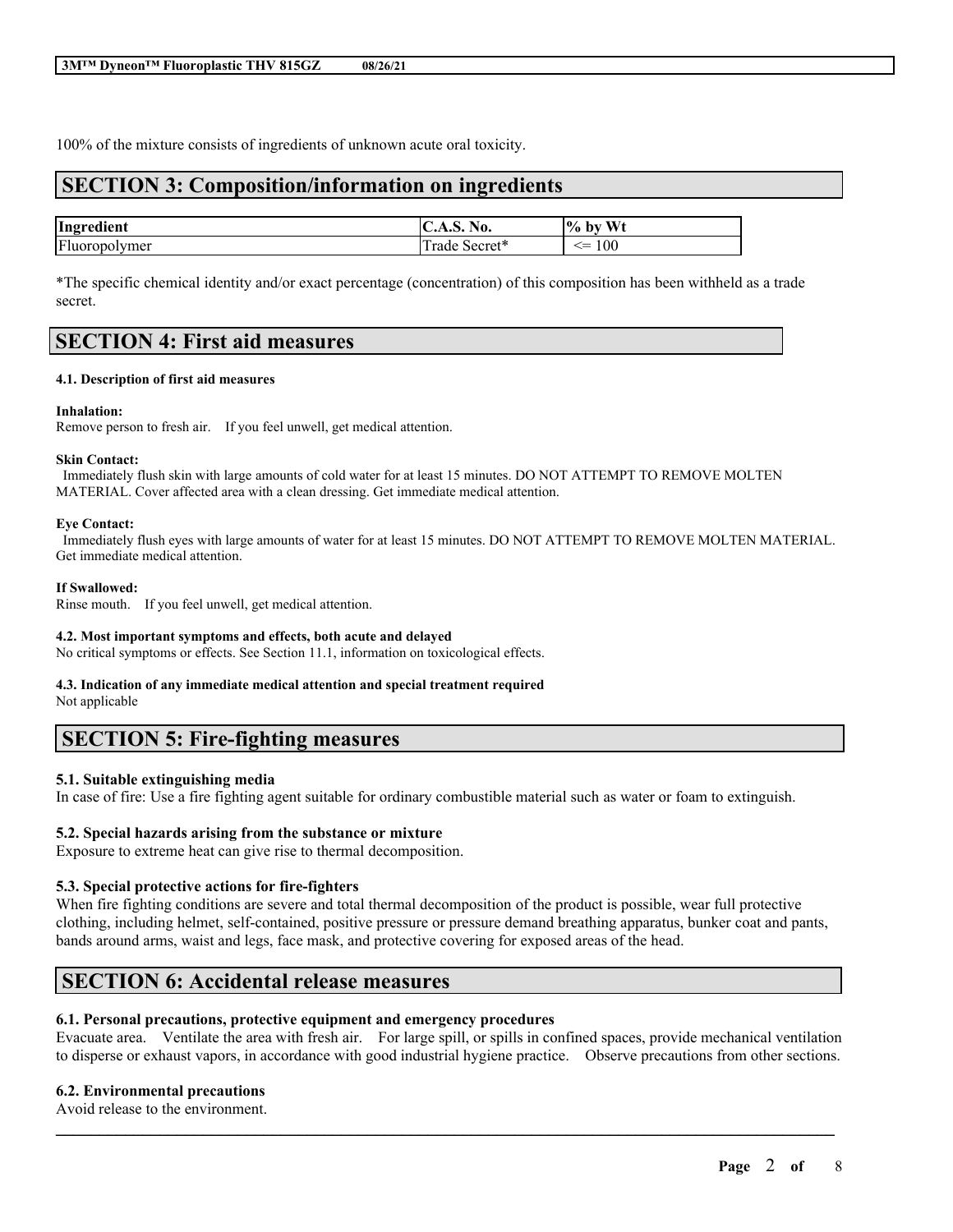### **6.3. Methods and material for containment and cleaning up**

Collect as much of the spilled material as possible. Use wet sweeping compound or water to avoid dusting. Sweep up. Place in a closed container approved for transportation by appropriate authorities. Clean up residue. Seal the container. Dispose of collected material as soon as possible in accordance with applicable local/regional/national/international regulations.

# **SECTION 7: Handling and storage**

### **7.1. Precautions for safe handling**

Avoid eye contact. Do not breathe thermal decomposition products. Avoid skin contact with hot material. For industrial/occupational use only. Not for consumer sale or use. Store work clothes separately from other clothing, food and tobacco products. Do not breathe dust/fume/gas/mist/vapors/spray. Do not eat, drink or smoke when using this product. Wash thoroughly after handling. No smoking: Smoking while using this product can result in contamination of the tobacco and/or smoke and lead to the formation of hazardous decomposition products.

## **7.2. Conditions for safe storage including any incompatibilities**

No special storage requirements.

# **SECTION 8: Exposure controls/personal protection**

### **8.1. Control parameters**

### **Occupational exposure limits**

No occupational exposure limit values exist for any of the components listed in Section 3 of this SDS.

### **8.2. Exposure controls**

## **8.2.1. Engineering controls**

Provide appropriate local exhaust ventilation on open containers. For those situations where the material might be exposed to extreme overheating due to misuse or equipment failure, use with appropriate local exhaust ventilation sufficient to maintain levels of thermal decomposition products below their exposure guidelines. Use general dilution ventilation and/or local exhaust ventilation to control airborne exposures to below relevant Exposure Limits and/or control dust/fume/gas/mist/vapors/spray. If ventilation is not adequate, use respiratory protection equipment. Local exhaust required above 400 C.

## **8.2.2. Personal protective equipment (PPE)**

### **Eye/face protection**

Select and use eye/face protection to prevent contact based on the results of an exposure assessment. The following eye/face protection(s) are recommended: Full Face Shield Indirect Vented Goggles

### **Skin/hand protection**

Select and use gloves and/or protective clothing approved to relevant local standards to prevent skin contact based on the results of an exposure assessment. Selection should be based on use factors such as exposure levels, concentration of the substance or mixture, frequency and duration, physical challenges such as temperature extremes, and other use conditions. Consult with your glove and/or protective clothing manufacturer for selection of appropriate compatible gloves/protective clothing. Note: Nitrile gloves may be worn over polymer laminate gloves to improve dexterity. Gloves made from the following material(s) are recommended: Polymer laminate

If this product is used in a manner that presents a higher potential for exposure (eg. spraying, high splash potential etc.), then use of protective coveralls may be necessary. Select and use body protection to prevent contact based on the results of an

 $\mathcal{L}_\mathcal{L} = \mathcal{L}_\mathcal{L} = \mathcal{L}_\mathcal{L} = \mathcal{L}_\mathcal{L} = \mathcal{L}_\mathcal{L} = \mathcal{L}_\mathcal{L} = \mathcal{L}_\mathcal{L} = \mathcal{L}_\mathcal{L} = \mathcal{L}_\mathcal{L} = \mathcal{L}_\mathcal{L} = \mathcal{L}_\mathcal{L} = \mathcal{L}_\mathcal{L} = \mathcal{L}_\mathcal{L} = \mathcal{L}_\mathcal{L} = \mathcal{L}_\mathcal{L} = \mathcal{L}_\mathcal{L} = \mathcal{L}_\mathcal{L}$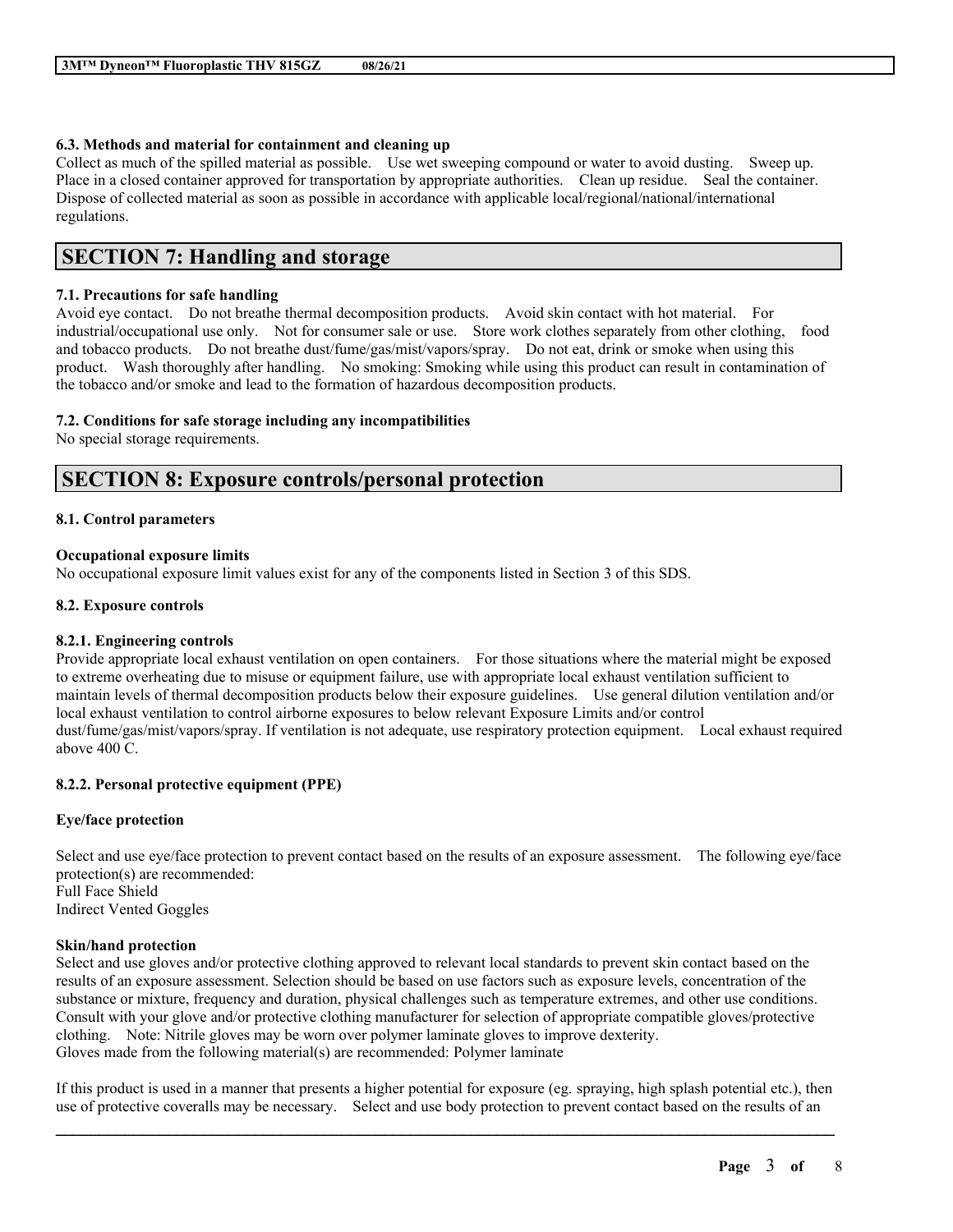exposure assessment. The following protective clothing material(s) are recommended: Apron - polymer laminate

### **Respiratory protection**

An exposure assessment may be needed to decide if a respirator is required. If a respirator is needed, use respirators as part of a full respiratory protection program. Based on the results of the exposure assessment, select from the following respirator type(s) to reduce inhalation exposure:

During heating: Use a positive pressure supplied-air respirator if there is a potential for over exposure from an uncontrolled release, exposure levels are not known, or under any other circumstances where air-purifying respirators may not provide adequate protection.

Half facepiece or full facepiece air-purifying respirator suitable for organic vapors and particulates

For questions about suitability for a specific application, consult with your respirator manufacturer.

### **Thermal hazards**

Wear heat insulating gloves when handling hot material to prevent thermal burns.

# **SECTION 9: Physical and chemical properties**

### **9.1. Information on basic physical and chemical properties**

| Appearance                             |                                        |
|----------------------------------------|----------------------------------------|
| <b>Physical state</b>                  | Solid                                  |
| Color                                  | Colorless, White                       |
| <b>Specific Physical Form:</b>         | Pellets                                |
| Odor                                   | Slight Odor                            |
| <b>Odor threshold</b>                  | No Data Available                      |
| рH                                     | Not Applicable                         |
| <b>Melting point</b>                   | $210 - 230$ °C                         |
| <b>Boiling Point</b>                   | Not Applicable                         |
| <b>Flash Point</b>                     | No flash point                         |
| <b>Evaporation rate</b>                | Not Applicable                         |
| <b>Flammability (solid, gas)</b>       | Not Classified                         |
| <b>Flammable Limits(LEL)</b>           | Not Applicable                         |
| <b>Flammable Limits(UEL)</b>           | Not Applicable                         |
| <b>Vapor Pressure</b>                  | Not Applicable                         |
| <b>Vapor Density</b>                   | Not Applicable                         |
| <b>Density</b>                         | 2 - 2.1 g/cm3 $[@ 23 °C]$              |
| <b>Specific Gravity</b>                | 2 - 2.1 $[@ 23 °C] [Ref Std: WATER=1]$ |
| <b>Solubility in Water</b>             | Negligible                             |
| Solubility- non-water                  | No Data Available                      |
| Partition coefficient: n-octanol/water | No Data Available                      |
| <b>Autoignition temperature</b>        | No Data Available                      |
| <b>Decomposition temperature</b>       | No Data Available                      |
| <b>Viscosity</b>                       | Not Applicable                         |
| Molecular weight                       | No Data Available                      |
| <b>Volatile Organic Compounds</b>      | Not Applicable                         |
| <b>Percent volatile</b>                | Not Applicable                         |
| VOC Less H2O & Exempt Solvents         | Not Applicable                         |
|                                        |                                        |

# **SECTION 10: Stability and reactivity**

# **10.1. Reactivity**

This material may be reactive with certain agents under certain conditions - see the remaining headings in this section.

 $\mathcal{L}_\mathcal{L} = \mathcal{L}_\mathcal{L} = \mathcal{L}_\mathcal{L} = \mathcal{L}_\mathcal{L} = \mathcal{L}_\mathcal{L} = \mathcal{L}_\mathcal{L} = \mathcal{L}_\mathcal{L} = \mathcal{L}_\mathcal{L} = \mathcal{L}_\mathcal{L} = \mathcal{L}_\mathcal{L} = \mathcal{L}_\mathcal{L} = \mathcal{L}_\mathcal{L} = \mathcal{L}_\mathcal{L} = \mathcal{L}_\mathcal{L} = \mathcal{L}_\mathcal{L} = \mathcal{L}_\mathcal{L} = \mathcal{L}_\mathcal{L}$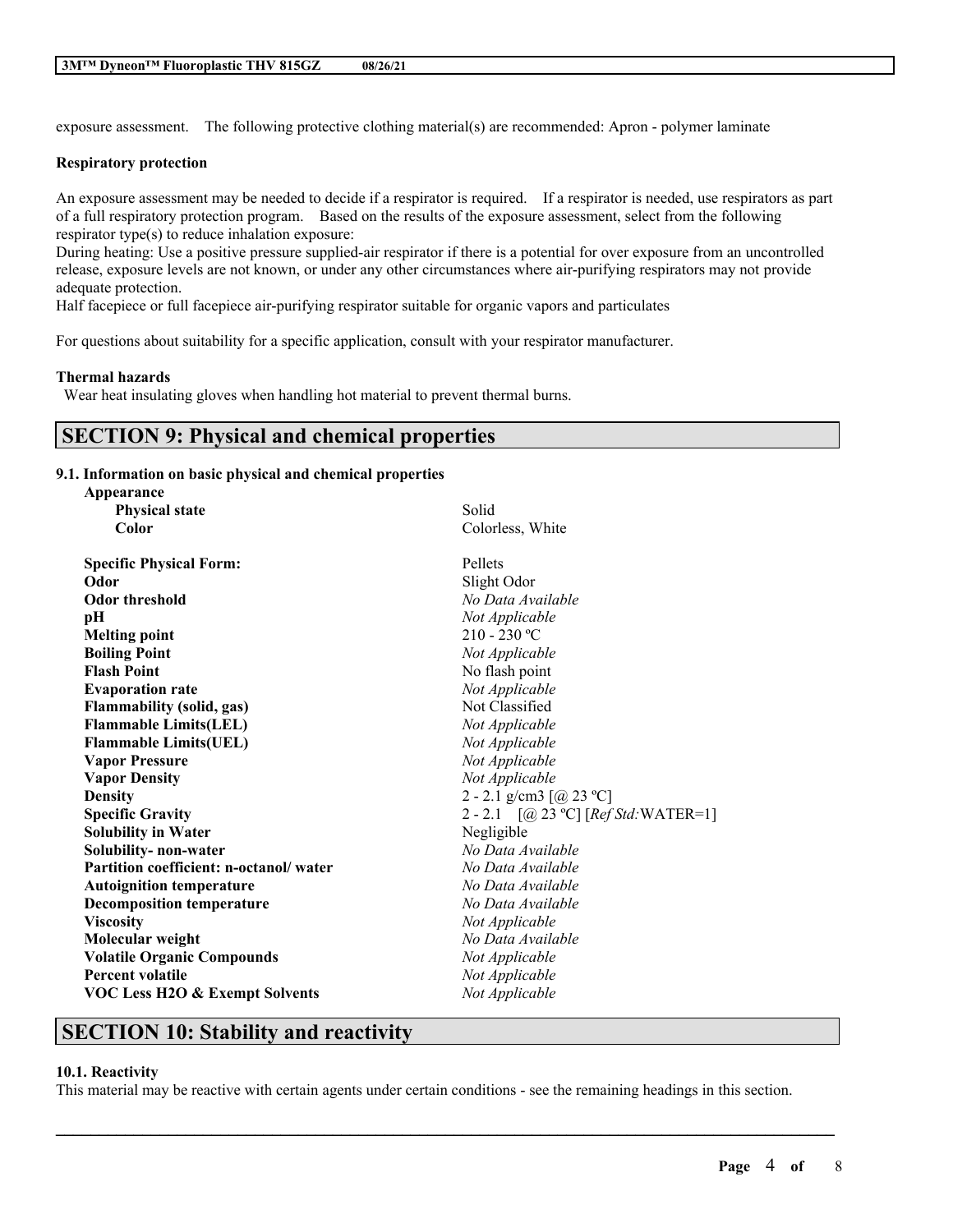#### **10.2. Chemical stability** Stable.

# **10.3. Possibility of hazardous reactions**

Hazardous polymerization will not occur.

#### **10.4. Conditions to avoid** None known.

#### **10.5. Incompatible materials**

Alkali and alkaline earth metals

# **10.6. Hazardous decomposition products**

Carbonyl Fluoride At Elevated Temperatures

## **Substance Condition**

Carbon monoxide At Elevated Temperatures Carbon dioxide At Elevated Temperatures Hydrogen Fluoride At Elevated Temperatures Perfluoroisobutylene (PFIB) At Elevated Temperatures Toxic Vapor, Gas, Particulate At Elevated Temperatures

If the product is exposed to extreme condition of heat from misuse or equipment failure, toxic decomposition products that include hydrogen fluoride and perfluoroisobutylene can occur.

# **SECTION 11: Toxicological information**

The information below may not be consistent with the material classification in Section 2 if specific ingredient **classifications are mandated by a competent authority. In addition, toxicological data on ingredients may not be** reflected in the material classification and/or the signs and symptoms of exposure, because an ingredient may be present below the threshold for labeling, an ingredient may not be available for exposure, or the data may not be **relevant to the material as a whole.**

**11.1. Information on Toxicological effects**

**Signs and Symptoms of Exposure**

### Based on test data and/or information on the components, this material may produce the following health effects:

### **Inhalation:**

During heating:

Polymer Fume Fever: Sign/symptoms may include chest pain or tightness, shortness of breath, cough, malaise, muscle aches, increased heart rate, fever, chills, sweats, nausea and headache.

### **Skin Contact:**

During heating: Thermal Burns: Signs/symptoms may include intense pain, redness and swelling, and tissue destruction.

### **Eye Contact:**

During heating: Thermal Burns: Signs/symptoms may include severe pain, redness and swelling, and tissue destruction. Mechanical eye irritation: Signs/symptoms may include pain, redness, tearing and corneal abrasion.

### **Ingestion:**

No information available.

## **Additional Information:**

 $\mathcal{L}_\mathcal{L} = \mathcal{L}_\mathcal{L} = \mathcal{L}_\mathcal{L} = \mathcal{L}_\mathcal{L} = \mathcal{L}_\mathcal{L} = \mathcal{L}_\mathcal{L} = \mathcal{L}_\mathcal{L} = \mathcal{L}_\mathcal{L} = \mathcal{L}_\mathcal{L} = \mathcal{L}_\mathcal{L} = \mathcal{L}_\mathcal{L} = \mathcal{L}_\mathcal{L} = \mathcal{L}_\mathcal{L} = \mathcal{L}_\mathcal{L} = \mathcal{L}_\mathcal{L} = \mathcal{L}_\mathcal{L} = \mathcal{L}_\mathcal{L}$ The health hazards of this material are not completely known. Conservative safe handling measures should be followed (as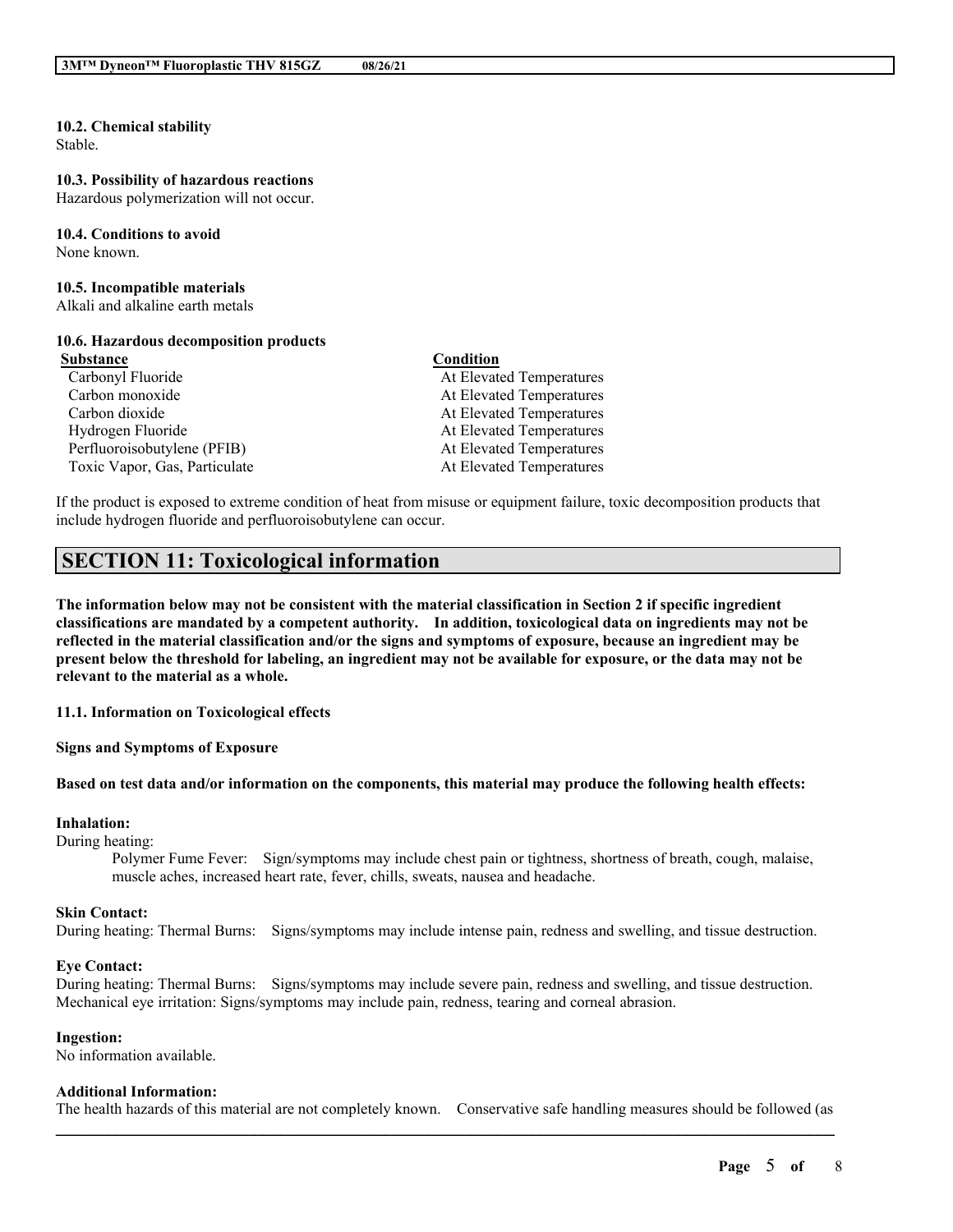described in sections 7 and 8), and appropriate first aid measures (as described in section 4) should be taken if exposure occurs.

### **Toxicological Data**

If a component is disclosed in section 3 but does not appear in a table below, either no data are available for that endpoint or the data are not sufficient for classification.

### **Acute Toxicity**

| . .<br>Name       | -<br>Route | <b>Species</b> | $\mathbf{v}$<br>⁄ alue                                                     |
|-------------------|------------|----------------|----------------------------------------------------------------------------|
| Overal<br>product | Ingestion  |                | 5.000<br><b>STATISTICS</b><br>Nc<br>mg/kg<br>calculated<br>data available: |
| $\sim$ $\sim$     |            |                |                                                                            |

 $ATE = acute$  toxicity estimate

### **Skin Corrosion/Irritation**

For the component/components, either no data are currently available or the data are not sufficient for classification.

### **Serious Eye Damage/Irritation**

For the component/components, either no data are currently available or the data are not sufficient for classification.

### **Skin Sensitization**

For the component/components, either no data are currently available or the data are not sufficient for classification.

### **Respiratory Sensitization**

For the component/components, either no data are currently available or the data are not sufficient for classification.

### **Germ Cell Mutagenicity**

For the component/components, either no data are currently available or the data are not sufficient for classification.

### **Carcinogenicity**

For the component/components, either no data are currently available or the data are not sufficient for classification.

## **Reproductive Toxicity**

### **Reproductive and/or Developmental Effects**

For the component/components, either no data are currently available or the data are not sufficient for classification.

### **Target Organ(s)**

### **Specific Target Organ Toxicity - single exposure**

For the component/components, either no data are currently available or the data are not sufficient for classification.

### **Specific Target Organ Toxicity - repeated exposure**

For the component/components, either no data are currently available or the data are not sufficient for classification.

### **Aspiration Hazard**

For the component/components, either no data are currently available or the data are not sufficient for classification.

### Please contact the address or phone number listed on the first page of the SDS for additional toxicological information **on this material and/or its components.**

# **SECTION 12: Ecological information**

## **Ecotoxicological information**

Please contact the address or phone number listed on the first page of the SDS for additional ecotoxicological information on this material and/or its components.

 $\mathcal{L}_\mathcal{L} = \mathcal{L}_\mathcal{L} = \mathcal{L}_\mathcal{L} = \mathcal{L}_\mathcal{L} = \mathcal{L}_\mathcal{L} = \mathcal{L}_\mathcal{L} = \mathcal{L}_\mathcal{L} = \mathcal{L}_\mathcal{L} = \mathcal{L}_\mathcal{L} = \mathcal{L}_\mathcal{L} = \mathcal{L}_\mathcal{L} = \mathcal{L}_\mathcal{L} = \mathcal{L}_\mathcal{L} = \mathcal{L}_\mathcal{L} = \mathcal{L}_\mathcal{L} = \mathcal{L}_\mathcal{L} = \mathcal{L}_\mathcal{L}$ 

### **Chemical fate information**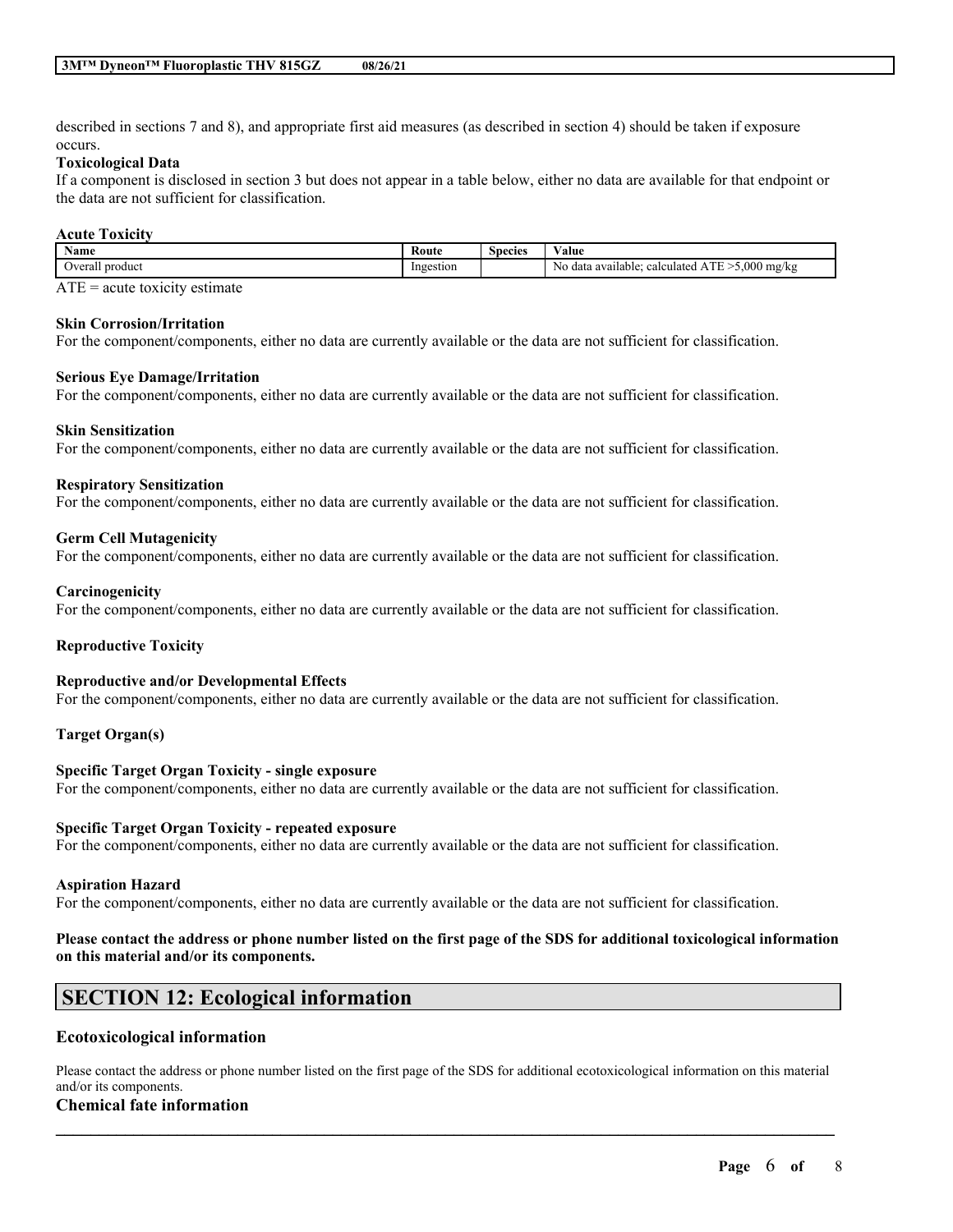Please contact the address or phone number listed on the first page of the SDS for additional chemical fate information on this material and/or its components.

# **SECTION 13: Disposal considerations**

## **13.1. Disposal methods**

Dispose of contents/ container in accordance with the local/regional/national/international regulations.

Dispose of waste product in a permitted industrial waste facility. As a disposal alternative, incinerate in a permitted waste incineration facility. Proper destruction may require the use of additional fuel during incineration processes. Combustion products will include HF. Facility must be capable of handling halogenated materials. Empty drums/barrels/containers used for transporting and handling hazardous chemicals (chemical substances/mixtures/preparations classified as Hazardous as per applicable regulations) shall be considered, stored, treated  $\&$  disposed of as hazardous wastes unless otherwise defined by applicable waste regulations. Consult with the respective regulating authorities to determine the available treatment and disposal facilities.

### **EPA Hazardous Waste Number (RCRA):** Not regulated

# **SECTION 14: Transport Information**

For Transport Information, please visit http://3M.com/Transportinfo or call 1-800-364-3577 or 651-737-6501.

# **SECTION 15: Regulatory information**

## **15.1. US Federal Regulations**

Contact 3M for more information.

### **EPCRA 311/312 Hazard Classifications:**

| <b>Physical Hazards</b> |
|-------------------------|
|                         |

Not applicable

## **Health Hazards**

Not applicable

## **15.2. State Regulations**

Contact 3M for more information.

## **15.3. Chemical Inventories**

The components of this product are in compliance with the chemical notification requirements of TSCA. All required components of this product are listed on the active portion of the TSCA Inventory.

Contact 3M for more information.

## **15.4. International Regulations**

Contact 3M for more information.

## **This SDS has been prepared to meet the U.S. OSHA Hazard Communication Standard, 29 CFR 1910.1200.**

 $\mathcal{L}_\mathcal{L} = \mathcal{L}_\mathcal{L} = \mathcal{L}_\mathcal{L} = \mathcal{L}_\mathcal{L} = \mathcal{L}_\mathcal{L} = \mathcal{L}_\mathcal{L} = \mathcal{L}_\mathcal{L} = \mathcal{L}_\mathcal{L} = \mathcal{L}_\mathcal{L} = \mathcal{L}_\mathcal{L} = \mathcal{L}_\mathcal{L} = \mathcal{L}_\mathcal{L} = \mathcal{L}_\mathcal{L} = \mathcal{L}_\mathcal{L} = \mathcal{L}_\mathcal{L} = \mathcal{L}_\mathcal{L} = \mathcal{L}_\mathcal{L}$ 

# **SECTION 16: Other information**

## **NFPA Hazard Classification**